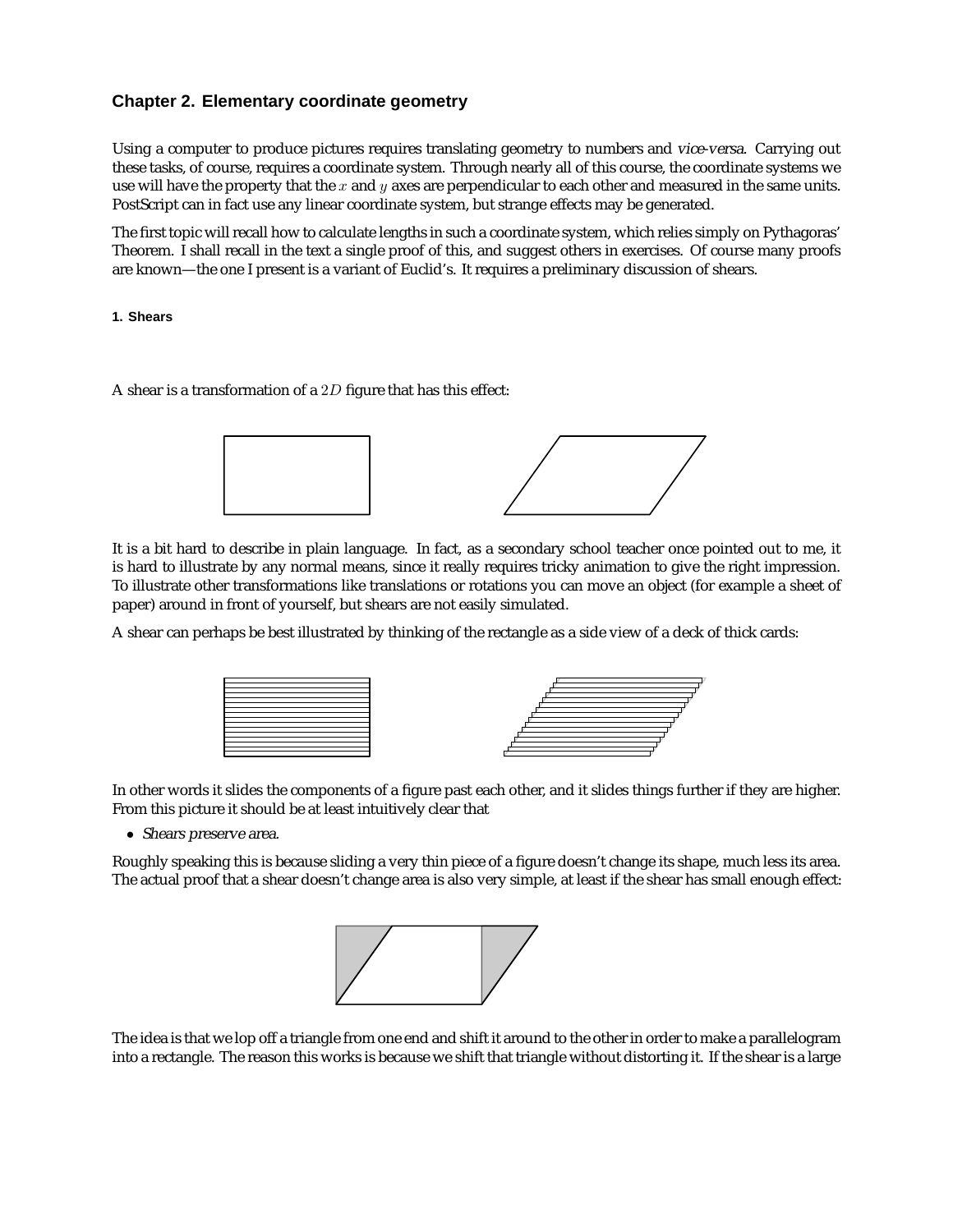one, then it can be expressed as a sequence of small ones applied one after the other, and hence still preserves area.

That shears preserve area is equivalent to the familiar claim that the area of a parallelogram is equal to base  $\times$ height.

Of course we have to appeal to some more fundamental result to justify this argument. A rigourous proof can be put together by discussing angles cut off by parallel lines. Ultimately it derives from Euclid's parallel postulate, but I won't discuss this further.

**Exercise 1.1.** Read Euclid's proof of his proposition I.35. Reproduce diagrams illustrating his proof in PostScript.

**Exercise 1.2.** Picturing the rectangle as <sup>a</sup> stack of cards can lead to <sup>a</sup> valid proof that shears preserve area. Find it, illustrate it.

**Exercise 1.3.** The simplest way to tell that two regions in the plane have the same area is to decompose each of them into smaller regions which match perfectly (are congruent to) the regions in the other, but possibly rearranged. For example, the first picture above shows precisely in this way that the rectangle and the parallelogram have the same area.



Can this be done for all parallelograms? In other words, if we are given two parallelograms of the same area, can you give an algorithm to dissect them into matching congruent regions? Show some simple examples first. For example, you might suppose both the parallelograms to be rectangles, and even one of them to be <sup>a</sup> square. (Warning: this is not too difficult, but not quite trivial either.)

**Exercise 1.4.** Explain how to prove that shears preserve area by exhibiting congruent dissections of <sup>a</sup> parallelogram and <sup>a</sup> rectangle with the same base and height. (Warning: exactly how this works will depend on the particular parallelogram. Experiment.)

#### **2. Lengths**

We begin with the statement of Pythagoras' Theorem:

• For a right triangle with short sides a and b and long side c we have  $c^2 = a^2 + b^2$ .

For the coordinate systems we are working with, those in which x and y are measured uniformly and the x and  $y$  axes are perpendicular to each other, this has as consequence that

• The distance from the origin to  $(x, y)$  is  $\sqrt{x^2 + y^2}$ .

Nearly everyone sees a proof of this in secondary school, but the proofs are rarely memorable. The point of our proof (and Euclid's) is that one can explicitly decompose the large square into two rectangles, each of which matches one of the smaller squares in area. We do this by dropping a perpendicular from the right angle vertex across to the hypotenuse and through to the base of the large square.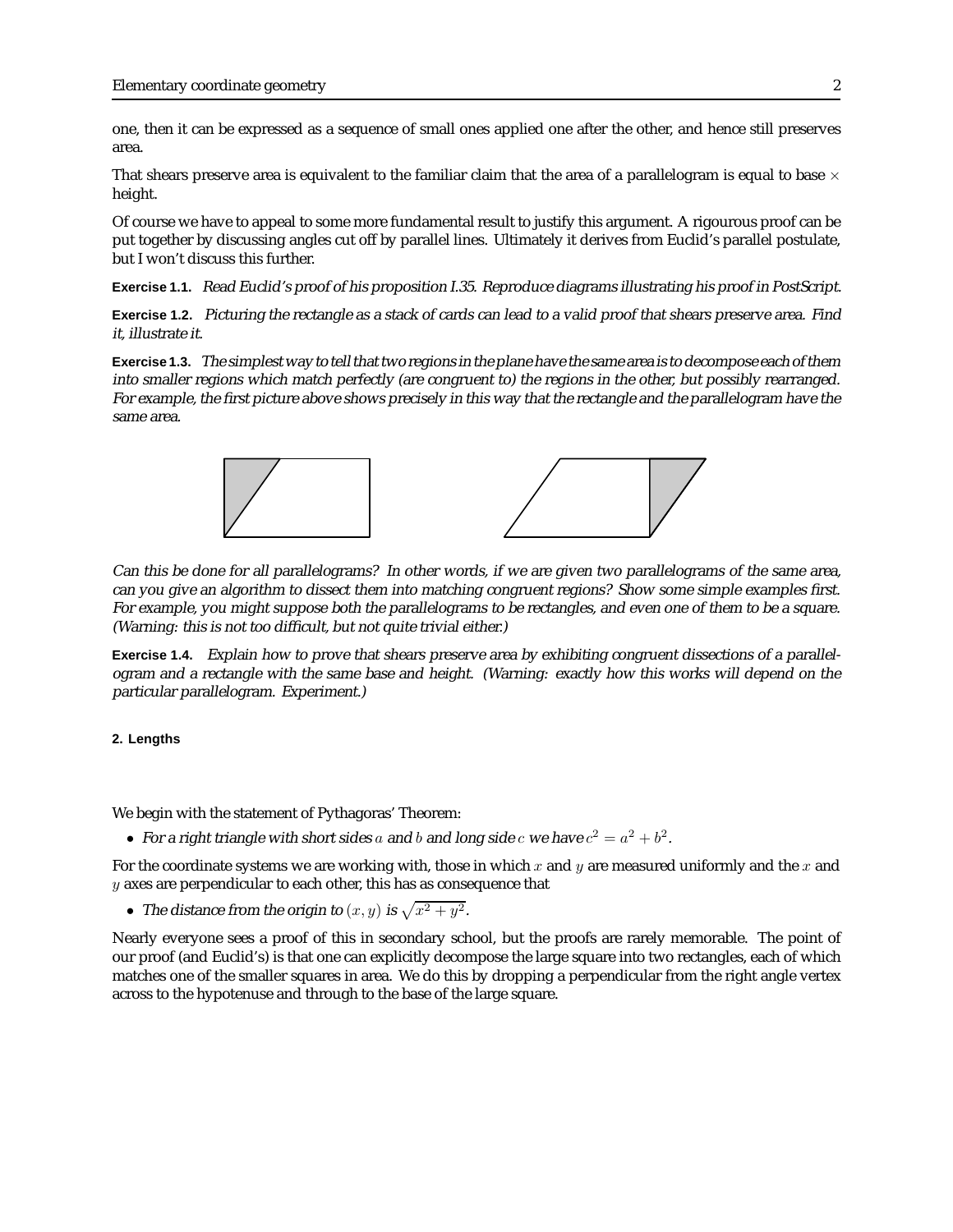

The similarly coloured regions have equal areas. The proof (which I learned from Howard Eves, and which perhaps derives from the classical proof of Pappus' Theorem) proceeds by performing a series of shears and translations, which are area-preserving, to transform the rectangles into the corresponding squares.

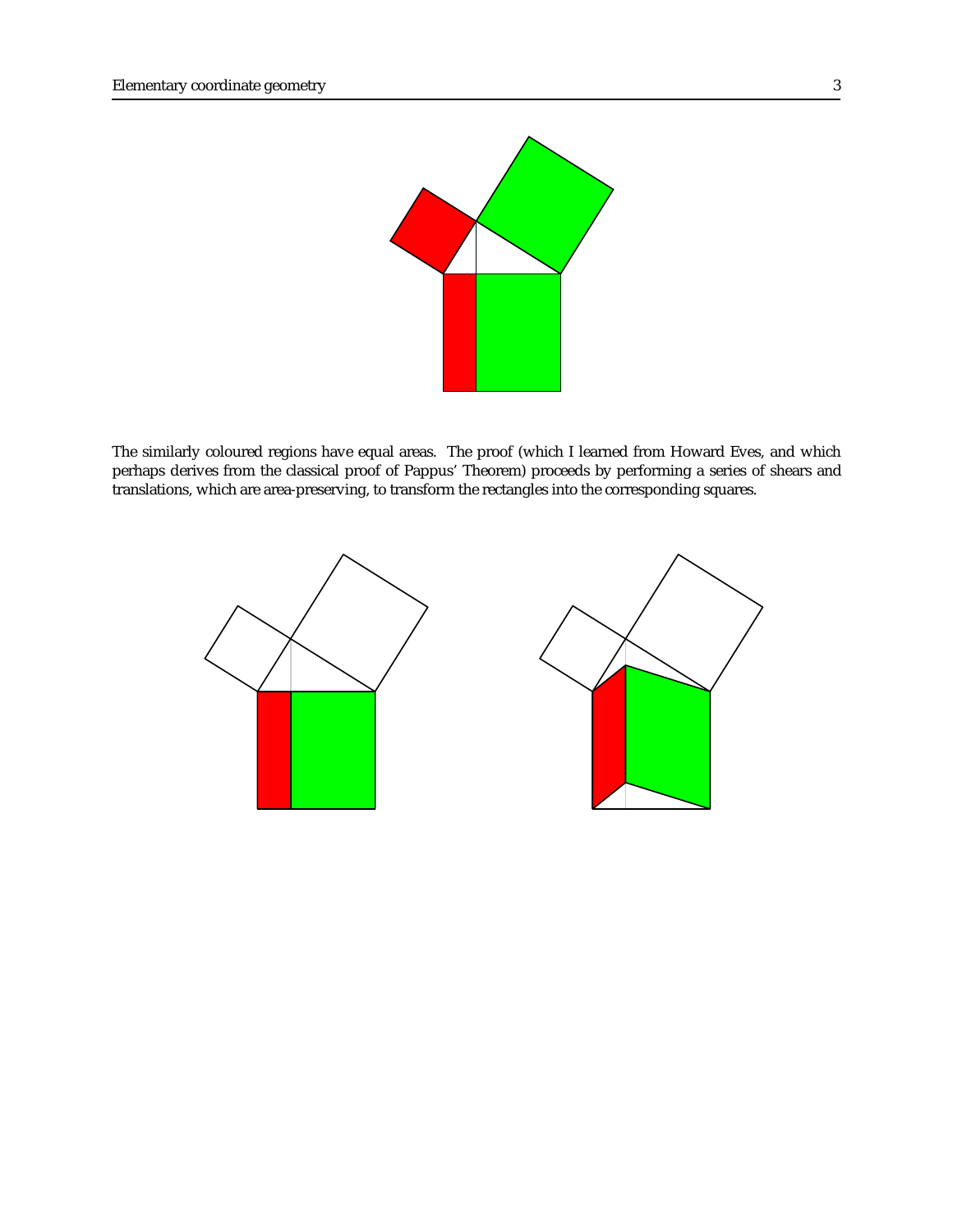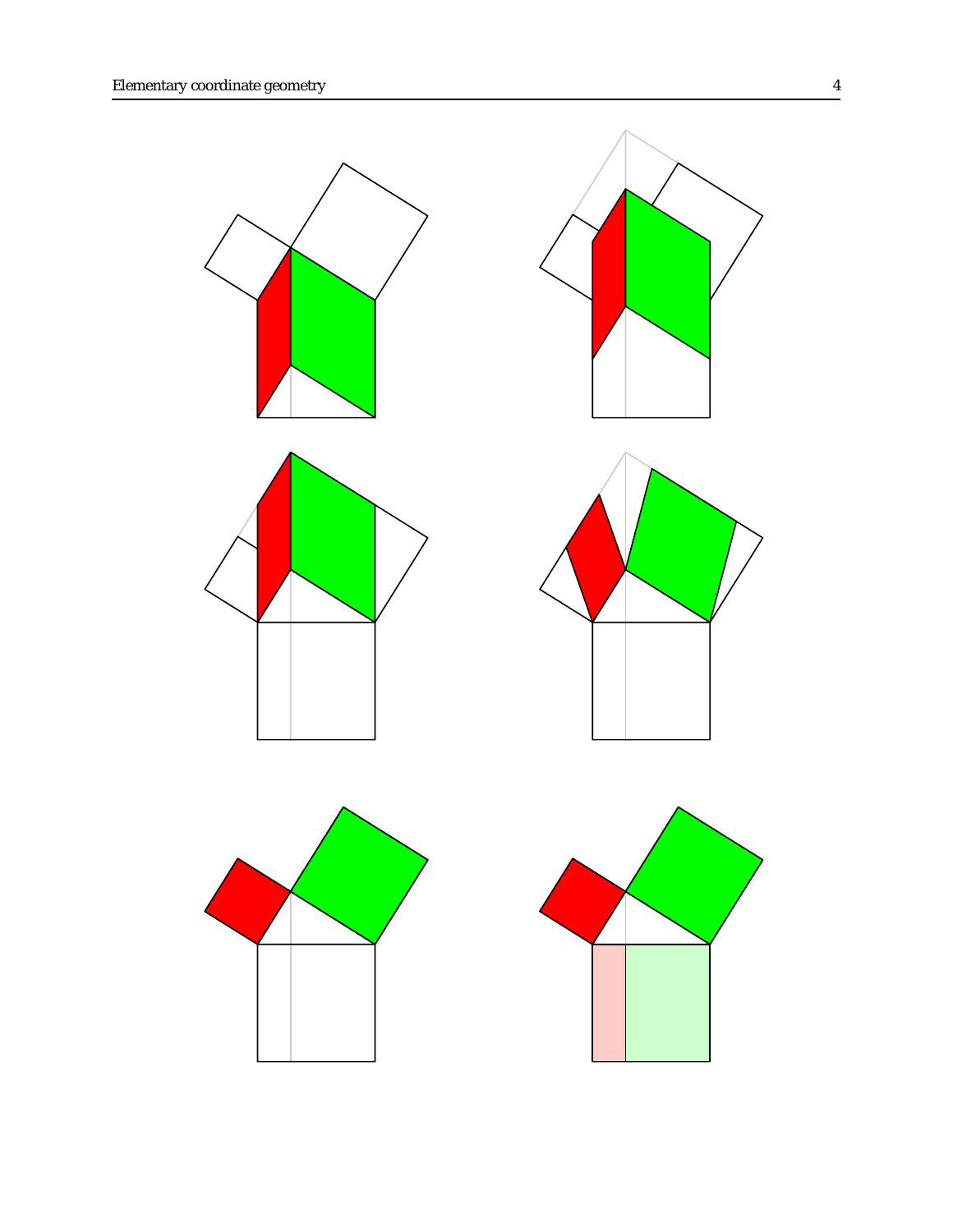### **3. Rotations**

Suppose we rotate the point in the plane with coordinates  $(x, y)$  around the origin through an angle of  $\theta$ . What are the coordinates of the point we then get? The answer is

• If we rotate the point  $(x, y)$  around the origin through angle  $\theta$ , the point we get is

$$
(x\cos\theta - y\sin\theta, x\sin\theta + y\cos\theta).
$$

Here's how it looks:



This is a formula used repeatedly, in various guises and in many different circumstances throughout these notes. The proof to be given here is very direct.



The first step is to drop a perpendicular from the rotated point onto the radius vector of  $(x, y)$ . Elementary trigonometry gives us the dimensions of the triangle we get.

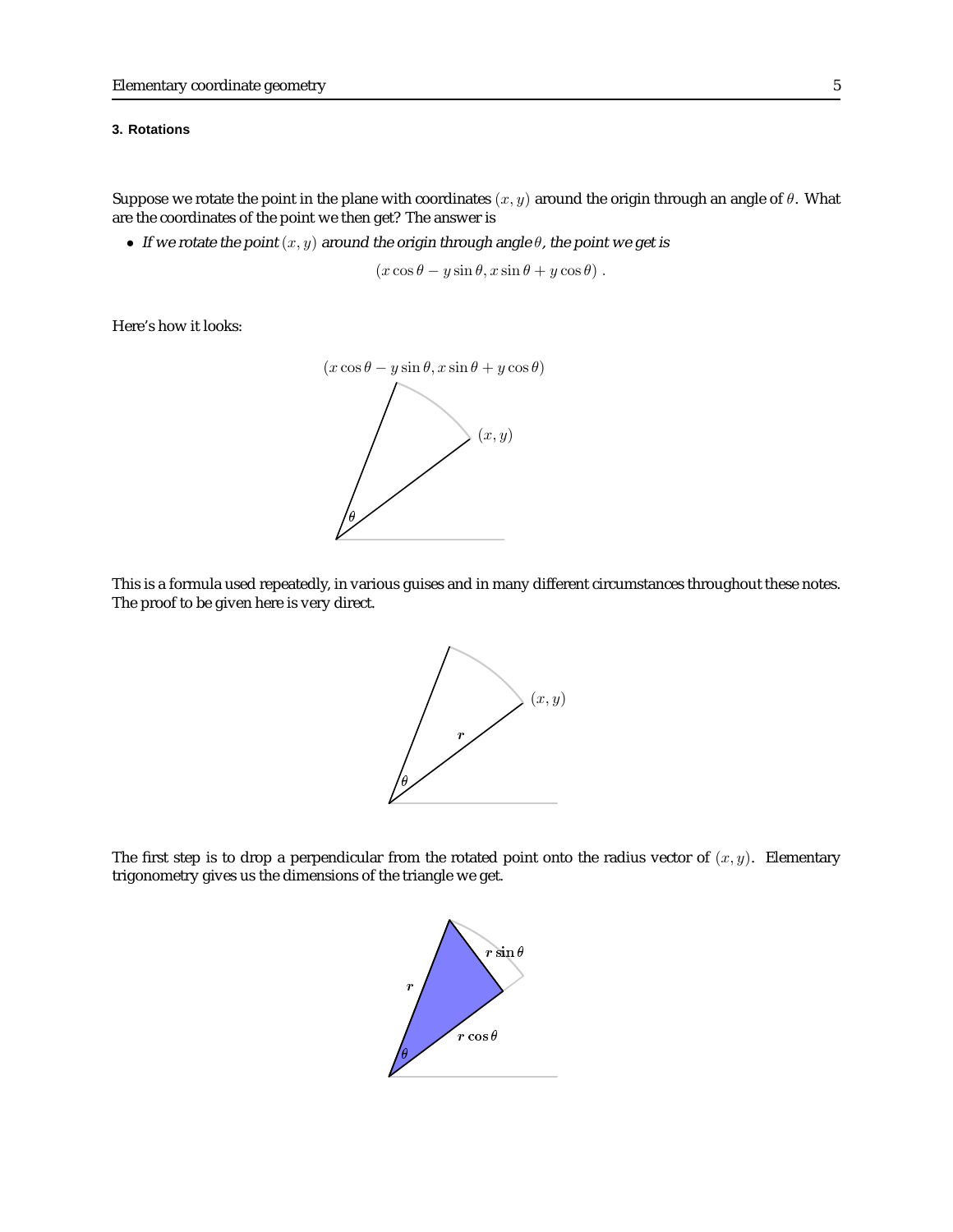What are the coordinates of the bottom of the perpendicular? Because we have rotated through an angle of  $\theta$  and rotation preserves distances from the origin, the distance from the origin to the bottom of the perpendicular is  $r \cos \theta$ , where  $r = \sqrt{x^2 + y^2}$  is the length of the original vector  $(x, y)$ . The length of the perpendicular itself is  $r \sin \theta$ .



Since the triangle on the right is obtained from the one on the left by a simple scaling operation they are similar. The ratio of the long sides is  $r \cos \theta$ : r, so the coordinates of the bottom of the perpendicular are  $(x \cos \theta, y \cos \theta)$ .

We now add a triangle to the picture:



It also is similar to the one of the triangles in the previous figure (the angle at its lower right is obtained by a simple rotation from one of the angles in the smaller of those two), and since its long side is  $r \sin \theta$  its bottom has length  $x \sin \theta$  and the left side length  $y \sin \theta$ .

But this tells us immediately that the x-coordinate of the rotated point is  $x \cos \theta - y \sin \theta$ , and its y-coordinate is  $y \cos \theta + x \sin \theta$ .

If we take  $(x, y)$  to be the point  $(\cos \varphi, \sin \varphi)$  we get by rotating  $(1, 0)$  through an angle of  $\varphi$ , then on the one hand we get the vector  $(\cos(\varphi + \theta), \sin(\varphi + \theta))$  that we would get by rotating  $(1, 0)$  through an angle of  $\varphi + \theta$ , and on the other the formula we have just proven gives a different expression. Therefore

 $(\cos(\varphi + \theta), \sin(\varphi + \theta)) = (\cos \varphi \cos \theta - \sin \varphi \sin \theta, \cos \varphi \sin \theta + \sin \varphi \cos \theta)$ 

In fact, the rotation formula is equivalent to the pair of trigonometrical formulas

$$
\cos(\varphi + \theta) = \cos\varphi\cos\theta - \sin\varphi\sin\theta
$$
  

$$
\sin(\varphi + \theta) = \sin\varphi\cos\theta + \cos\varphi\sin\theta
$$

There is one simple case of the rotation formula which is used very often.

• If  $(x, y)$  are the coordinates of a vector then  $(-y, x)$  are the coordinates of the vector rotated through a right angle in the positive direction.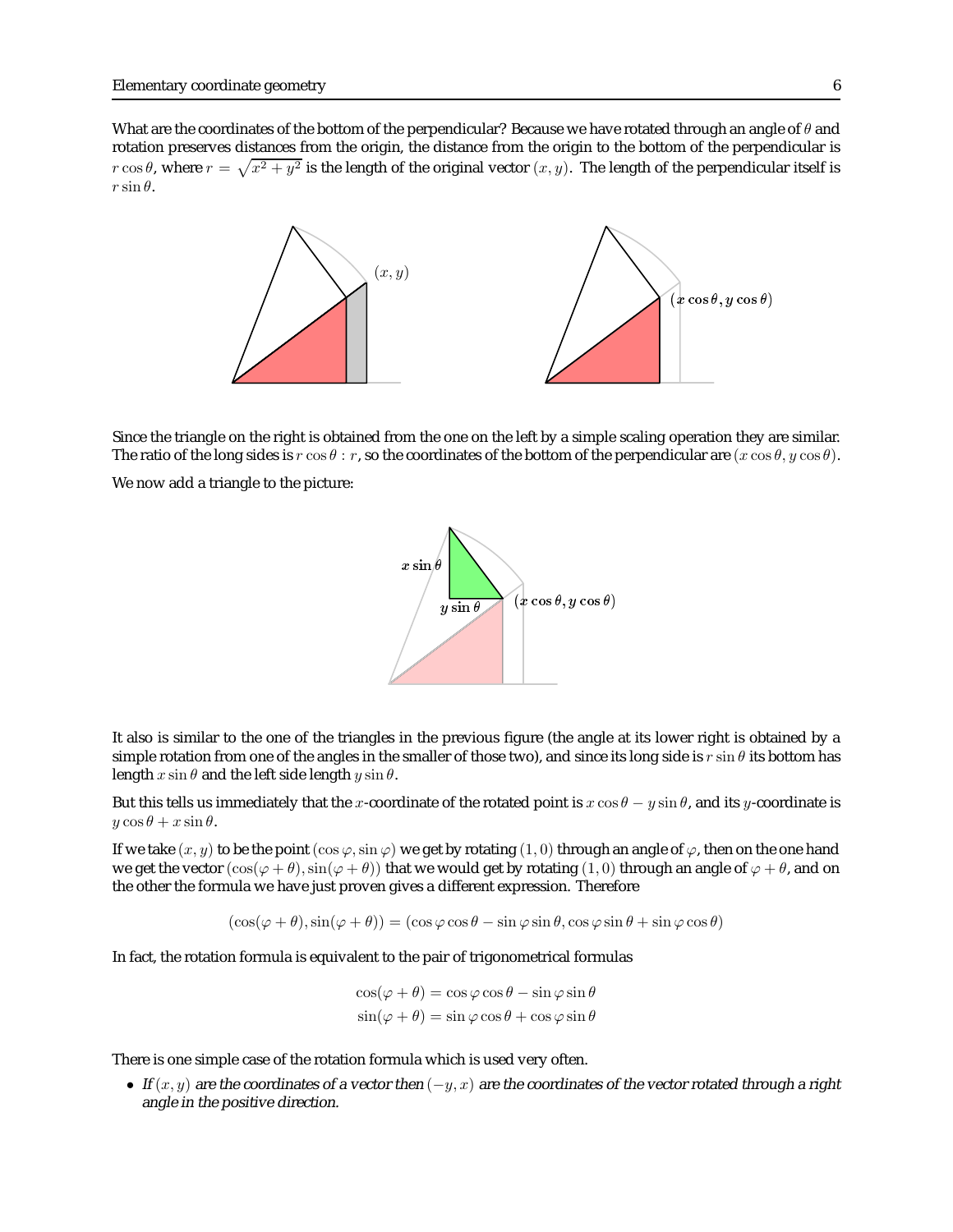## This can be seen directly:



### **4. Angles**

The **cosine rule** is a generalization of Pythagoras' Theorem which applies to triangles not necessarily possessing a right angle.



• In a triangle with sides  $a, b, c$  and angle  $C$  opposite  $c$ 

$$
c^2 = a^2 + b^2 - 2ab\cos C \; .
$$

I shall give two proofs.

The first is more algebraic, and depends on the cosine sum formula.

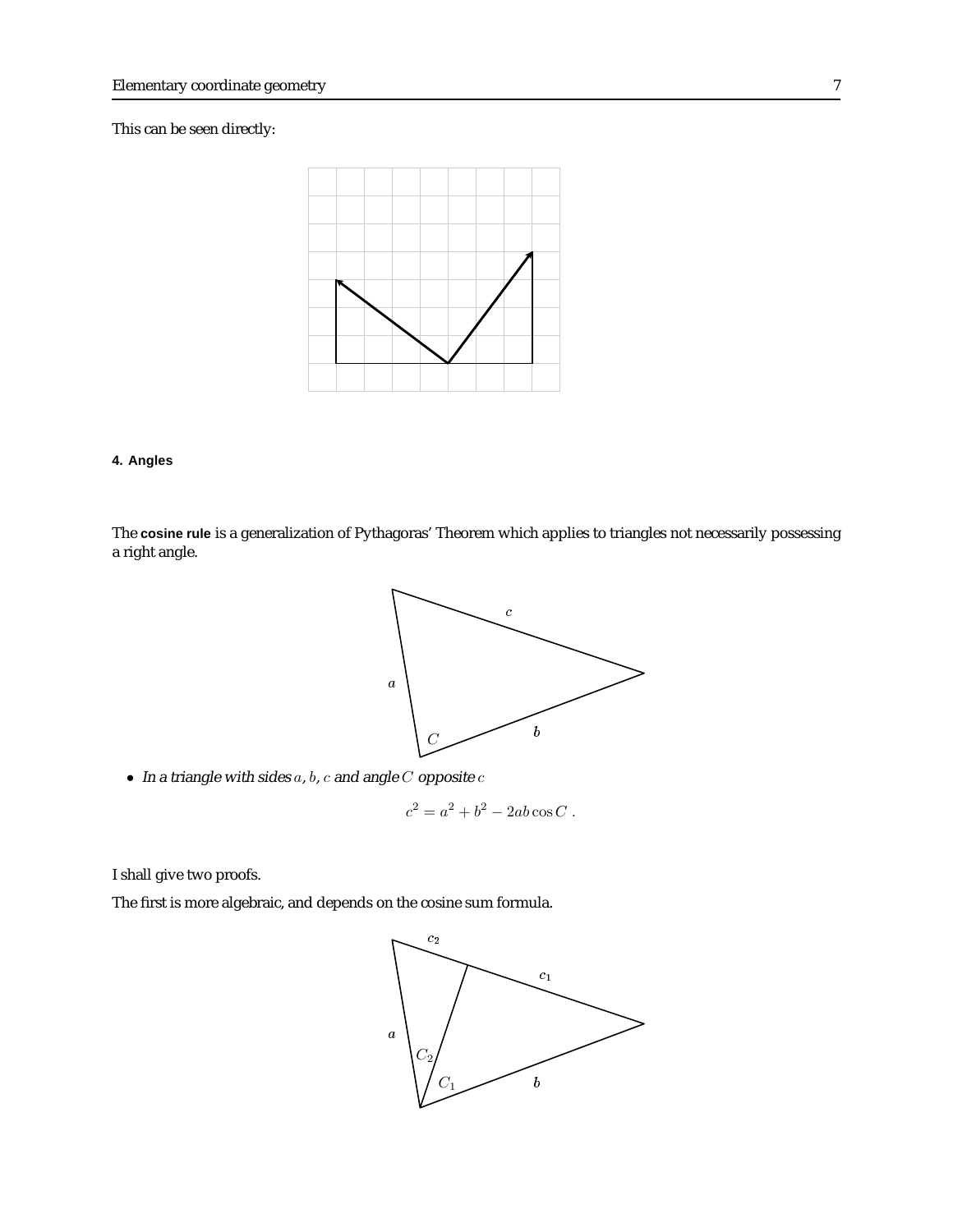Let the side opposite the origin have length  $c$ . By 'dropping' a perpendicular from the origin onto this side we decompose it into two pieces of length, say,  $c_1$  and  $c_2$ . Thus

$$
c2 = (c1 + c2)2 = c12 + c22 + 2c1c2
$$

On the other hand the original angle  $\theta$  is decomposed into two parts  $C_1$ ,  $C_2$ . We know that

$$
\cos C = \cos C_1 \cos C_2 - \sin C_1 \sin C_2
$$

Finally, let  $y$  be the length of the perpendicular. By Pythagoras' Theorem applied to each of the small triangles and trigonometry

$$
c_1^2 = a^2 - y^2
$$
  
\n
$$
c_2^2 = b^2 - y^2
$$
  
\n
$$
c_1 = a \sin C_1
$$
  
\n
$$
y = a \cos C_1
$$
  
\n
$$
c_2 = a \sin C_2
$$
  
\n
$$
y = a \cos C_2
$$

so that

$$
c2 = (a2 - y2) + (b2 - y2) + 2ab \sin C1 \sin C2
$$
  
= a<sup>2</sup> + b<sup>2</sup> - 2ab cos C<sub>1</sub> cos C<sub>2</sub> + 2ab sin C<sub>1</sub> sin C<sub>2</sub>  
= a<sup>2</sup> + b<sup>2</sup> - 2ab cos C.

The second generalizes Euclid's proof of Pythagoras' Theorem.



**Exercise 4.1.** Follow hints in the above figure to prove the cosine rule. Use <sup>a</sup> sequence of colour drawings, made either by PostScript or by hand. (Hint: show that the two rectangles have the same area.)

### **5. Perpendicular projections**

Suppose u and v to be vectors, and  $\ell$  the line along v. Let  $u_0$  be the perpendicular projection of u onto  $\ell$ .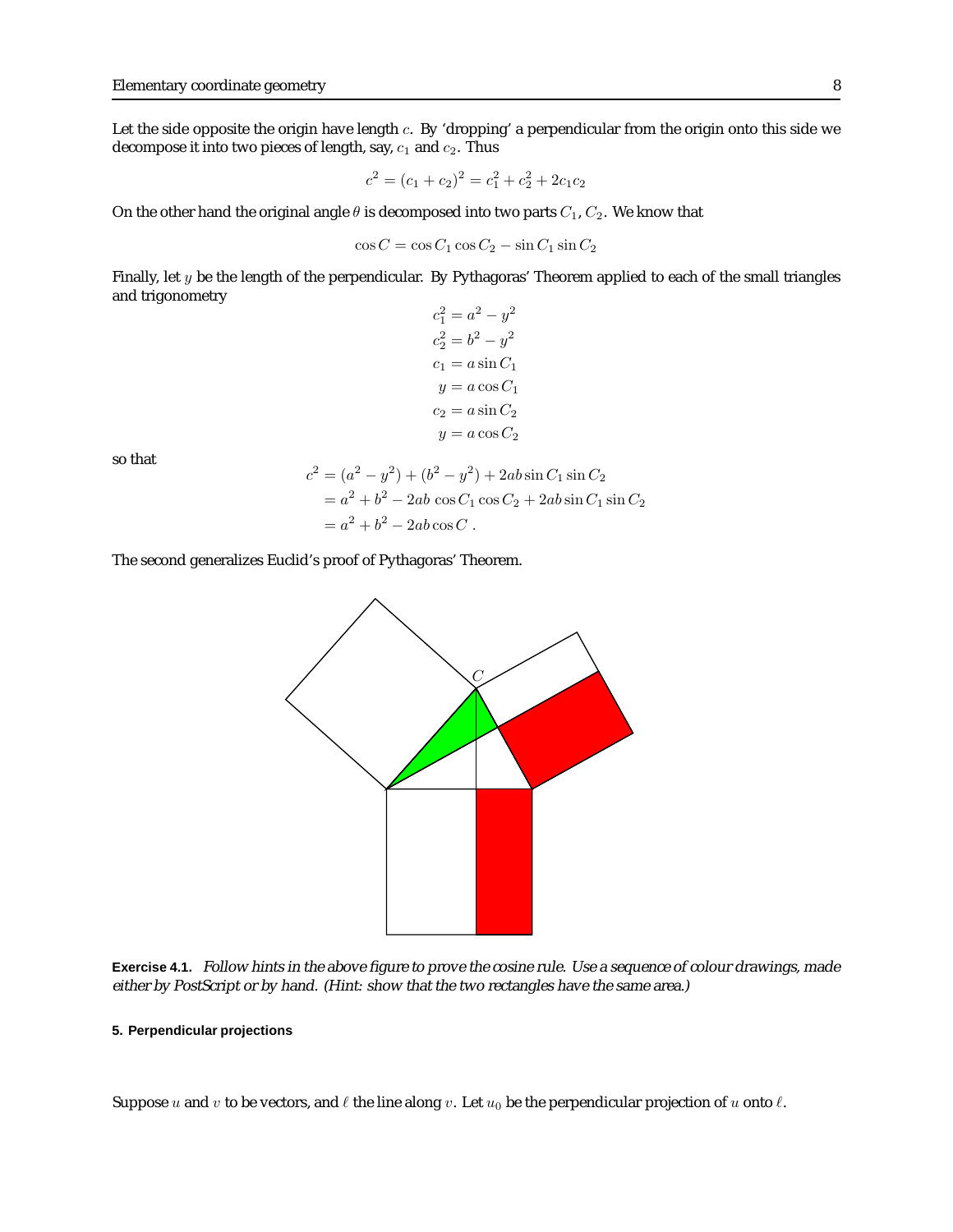

On the one hand the length of the projection  $u_0$  is  $||u|| \cos \theta$ . Define the **algebraic projection length** of u to be this length if  $u_0$  has the same direction as v, otherwise its negative. The signs work out exactly so that the algebraic projection length is in fact

 $\|u\| \cos \theta$ .

We shall now derive a formula for the algebraic projection length in terms of the coordinates of  $u$  and  $v$ .

The first observation is that the algebraic projection length is an additive function of  $u$ , which means that if  $u = u_1 + u_2$  then the algebraic projection length of u is the sum of the lengths for  $u_1$  and  $u_2$ .



Since  $u$  is equal to the sum of its projections onto the  $x$  and  $y$  axes, it is only necessary to find the algebraic projection lengths of  $(x, 0)$  and  $(0, y)$  and add them together.

Let's look at  $(x, 0)$ .

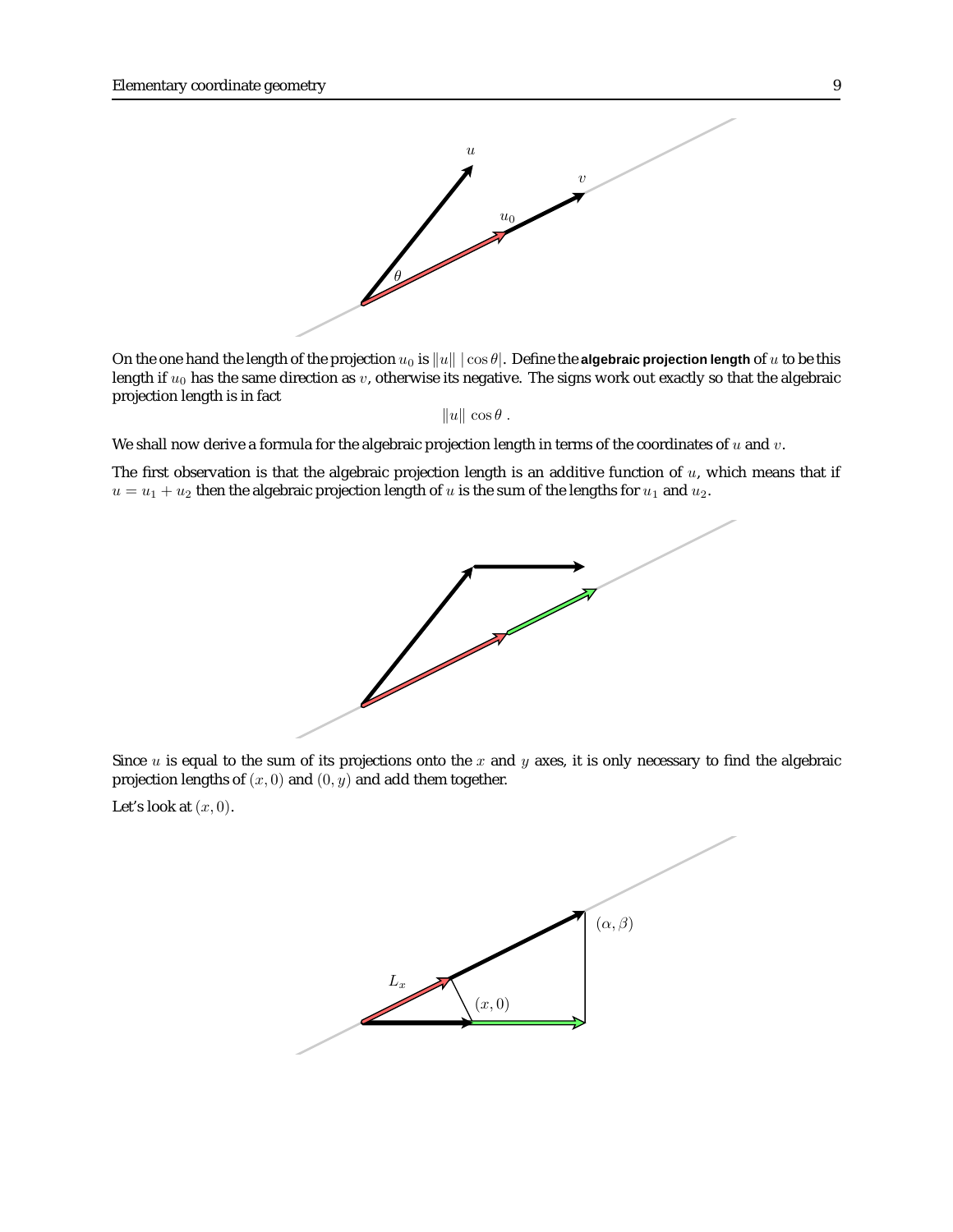Let  $L_x$  be the algebraic projection length of  $(x, 0)$ , and let  $v = (\alpha, \beta)$ . The two triangles are similar, so we see that

$$
\frac{L_x}{x} = \frac{\alpha}{\|v\|} .
$$

Similarly if  $L_y$  is that of  $(0, y)$  then

$$
\frac{L_y}{y} = \frac{\beta}{\|v\|} .
$$

Hence the algebraic projection length of  $u = (x, y)$  is

$$
L_x + L_y = \frac{\alpha x + \beta y}{\|v\|}.
$$

If we combine the two formulas we have for the algebraic projection length we get a formula for  $\cos \theta$ : and finally

$$
||u|| \cos \theta = \frac{\alpha x + \beta y}{||v||}, \qquad \cos \theta = \frac{\alpha x + \beta y}{||u|| ||v||}.
$$

#### **6. Dot products**

If  $u = (x, y)$  and  $v = (\alpha, \beta)$  then their **dot product** is defined to the the left hand side of the formula above:

$$
u\bullet v = \alpha x + \beta y.
$$

We have seen that the dot product can be interpreted geometrically in terms of the angle between them.

The dot product of two vectors in any number n of dimensions is **by definition** the sum of the products of their coordinates:

$$
(x_1, x_2, \ldots, x_n) \bullet (y_1, y_2, \ldots, y_n) = x_1y_1 + x_2y_2 + \cdots + x_ny_n.
$$

There are a number of simple formal algebraic rules it satisfies:

$$
cx \bullet y = c(x \bullet y)
$$

$$
x \bullet cy = c(x \bullet y)
$$

$$
(x + y) \bullet z = x \bullet z + y \bullet z
$$

$$
x \bullet x = ||x||^2
$$

where  $||x||$  is the length of the vector x, the distance of its head from its tail. What we have seen to be true in two dimensions holds also in three dimensions:

• For vectors  $u$  and  $v$  in 2 or 3 dimensions

$$
u \bullet v = \|u\| \|v\| \cos \theta
$$

where  $\theta$  is the angle between u and v.

We can prove this geometrically as we did in  $2D$ , but we can also proceed more algebraically, applyng the cosine rule. If  $u$  and  $v$  are vectors, then they form two sides of a triangle. On the one hand, the square of the length of the third side is

$$
||u - v||2 = ||u - v|| \bullet ||u - v|| = ||u||2 + ||v||2 - 2u \bullet v
$$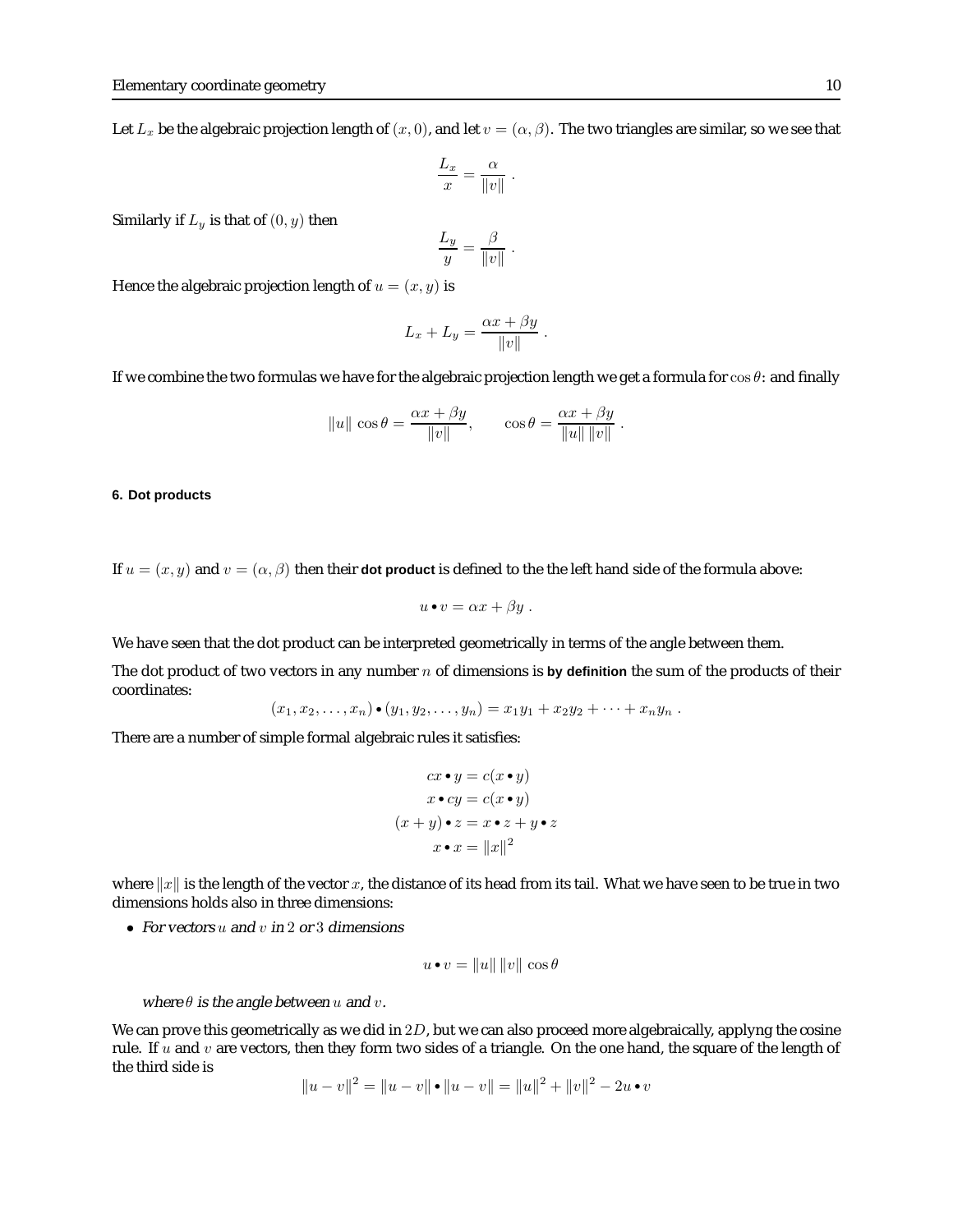and on the other, by the cosine rule, it is

$$
||u||^2 + ||v||^2 - 2||u|| \, ||v|| \cos \theta
$$

so by comparison

$$
u \bullet v = \|u\| \|v\| \cos \theta.
$$

In particular:

• The dot product of two vectors is 0 precisely when they are perpendicular to each other.

Of course it is only in 2 or 3 dimensions that we have a geometric definition of the angle between two vectors. In higher dimensions, this formula is used to define that angle algebraically.

**7. Lines**

There are several ways to determine lines in the plane.

- A line is determined by a pair of distinct points  $P$  and  $Q$ .
- <sup>A</sup> line is determined by its equation

$$
Ax + By = C.
$$

As <sup>a</sup> special case of this we have the slope-intercept form

$$
y = mx + b
$$

which describes lines which are not dead vertical.

• A line is determined by a point P and a direction away from that point. If  $v = (\Delta x, \Delta y)$  is a vector in that direction then the line is the set of points

$$
P+tv
$$

where t ranges over all real numbers. This is called the **parametric representation** of the line.

In this section we shall answer two questions. The first is

(1) What is the geometrical significance of the equation

$$
Ax + By = C?
$$

The equation

can be rewritten as

$$
(A,B)\bullet(x,y)=C
$$

 $Ax + By = C$ 

which means that the corresponding line is that of all vectors  $(x, y)$  have a fixed dot product with  $(A, B)$ . If  $(x_0, y_0)$  and  $(x_1, y_1)$  are two points on the same line then

$$
(A, B) \bullet (x_0, y_0) = (A, B) \bullet (x_1, y_1), \qquad (A, B) \bullet (x_0 - y_1, y_0 - y_1) = 0
$$

which means that their difference is is perpendicular to  $(A, B)$ . In other words, the direction of the line is perpendicular to  $(A, B)$ .